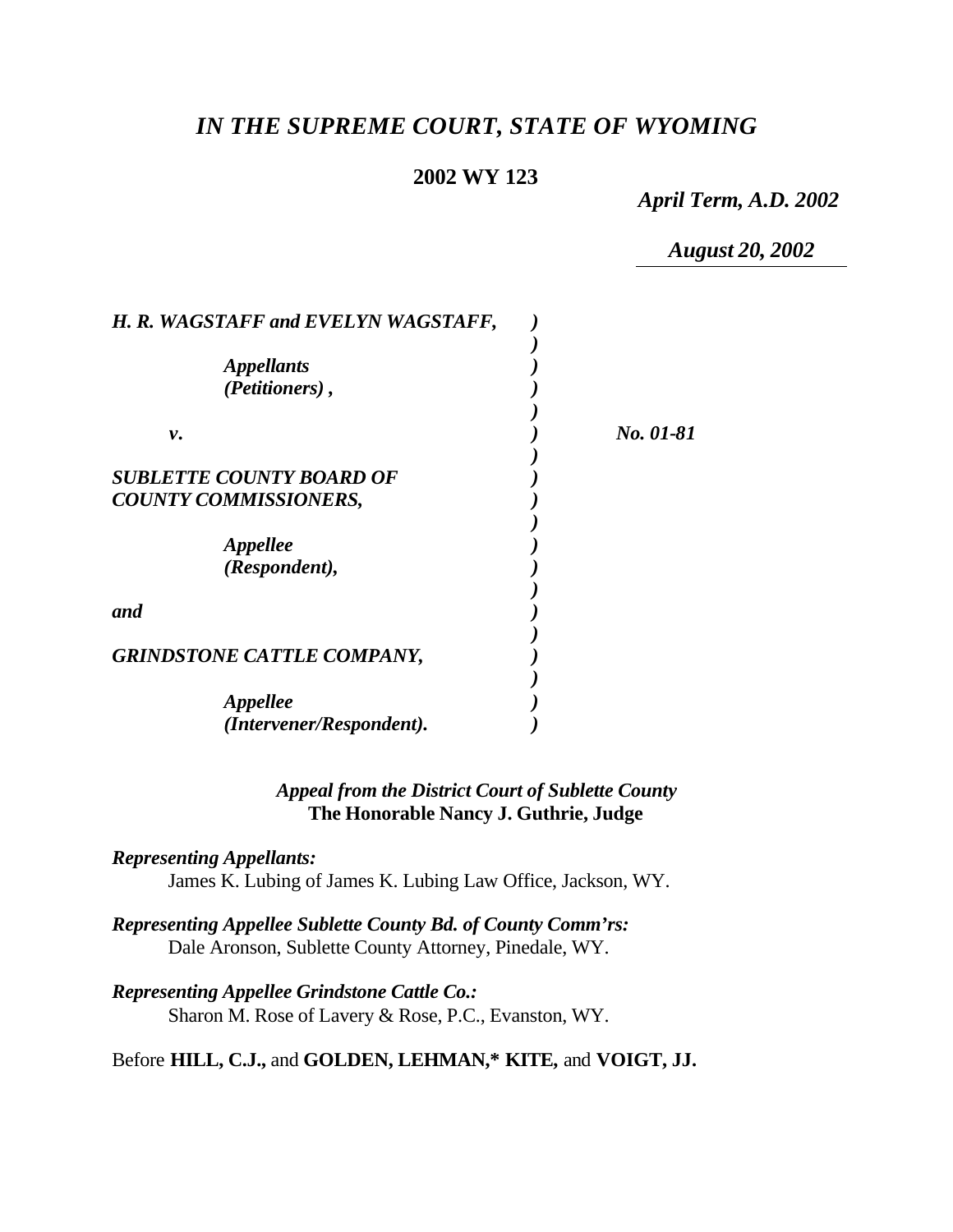\*Chief Justice at time of oral argument.

**NOTICE:** *This opinion is subject to formal revision before publication in Pacific Reporter Third. Readers are requested to notify the Clerk of the Supreme Court, Supreme Court Building, Cheyenne, Wyoming 82002 of any typographical or other formal errors in order that corrections may be made before final publication in the permanent volume.*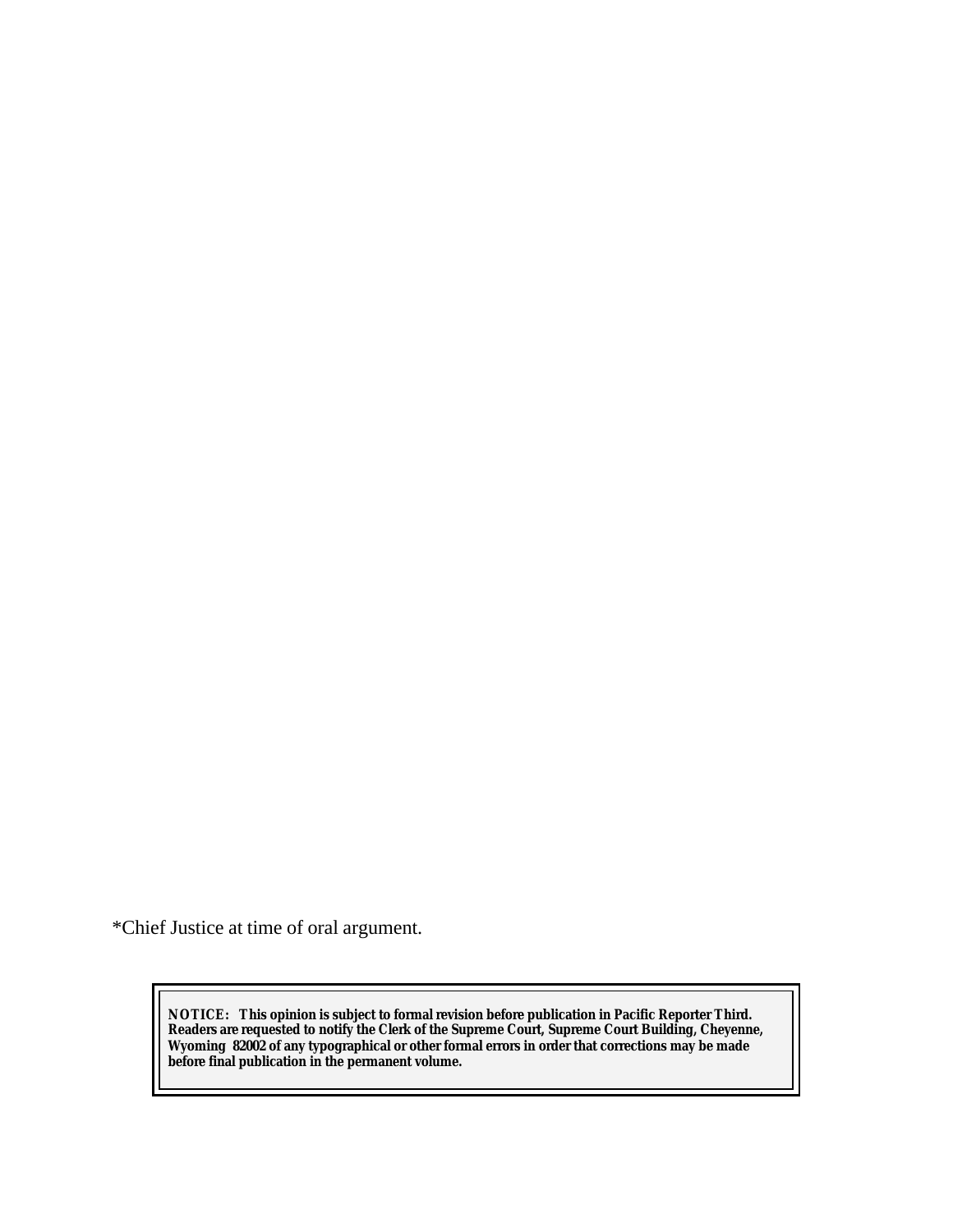#### **LEHMAN, Justice.**

[¶1] We review the actions of appellee, Sublette County Board of County Commissioners ("Board"), establishing a private road and assessing damages. We reverse and remand for an amended determination on damages, but otherwise affirm.

#### *ISSUES*

[¶2] Appellants, H. R. Wagstaff and Evelyn Wagstaff ("Wagstaffs"), set forth the following issues:

> 1. The Sublette County Board of County Commissioners' order granting a private road was arbitrary, capricious, an abuse of discretion and otherwise not in accordance with law since the "Scott's Place" property has an outlet to, and connection with, a public road.

> 2. The Sublette County Board of County Commissioners' order amending the viewers' report as to the road width was arbitrary, capricious, an abuse of discretion, not supported by substantial evidence, and otherwise not in accordance with law.

> 3. The Sublette County Board of County Commissioners' \$10,000 damage assessment and analysis of damages generally was arbitrary, capricious, an abuse of discretion, not supported by substantial evidence, and otherwise not in accordance with law.

#### *FACTS*

[¶3] Grindstone Cattle Company ("GCC") owns a piece of real property which is commonly known as "Scott's Place" and another parcel of real estate which is north and west of Scott's Place and is separated from Scott's Place by a strip of land owned by the State of Wyoming and the Bureau of Land Management ("BLM"). Wagstaffs own real property that adjoins Scott's Place to the south. A title search established there are no easements or rights of way of record evidencing any legally enforceable access to Scott's Place. While State Route 354 runs through Wagstaffs' property, it does not run through Scott's Place. For over fifty years, GCC and its predecessors have had permissive use of a mile long roadway traversing Wagstaffs' land to access their property from State Route 354.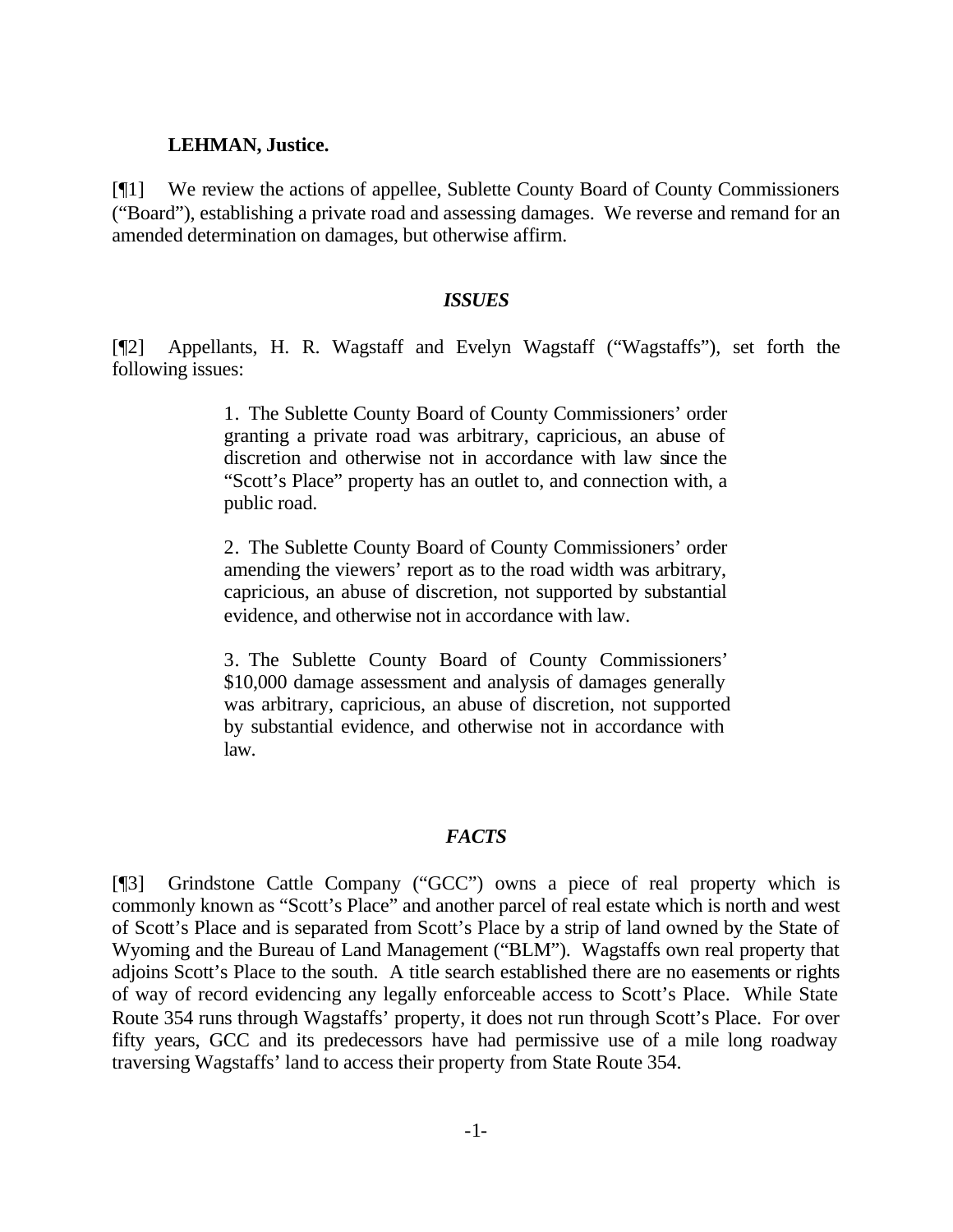[¶4] In June 1998, pursuant to Wyo. Stat. Ann. §§ 24-9-101 through -103 (Lexis 1999), GCC filed a petition with the Board to establish a thirty foot wide private road along the existing road on the Wagstaff property. At a September 15, 1998 hearing, the Board appointed viewers and appraisers. In the ensuing report, the viewers and appraisers recommended the private road be located along the existing mile long roadway, limiting the width of a portion of that private road to twenty feet. They assessed damages in the amount of \$50,000.00.

[¶5] On March 2, 1999, the Board held a hearing on the report and received testimony from two of the viewers and two other witnesses. One of the witnesses, a contractor, assessed the increased cost for the Wagstaffs to maintain an existing irrigation ditch adjacent to and encroaching into the roadway at \$20,000.00. Another witness, an appraiser, assessed a \$16,682.00 damage estimate related to the devaluation of Wagstaffs' property and the loss of land under the easement. Finally, the viewers' testimony established that the \$50,000.00 damage estimate contained within their report was not performed using a "before and after" analysis.

[¶6] The Board again met on March 16, 1999, to consider those issues presented by the petition for the private road. Ultimately the Board, in its Order Amending and Adopting Viewers Report and Conditional Declaration of Private Road, ordered that the established private road be at a width of thirty feet over the entirety of the length along the existing road and assessed damages in the amount of \$10,000.00. Wagstaffs filed a Petition for Review before the district court, which affirmed the Board's action. Wagstaffs now appeal that decision.

#### *STANDARD OF REVIEW*

[¶7] We review the administrative order issued by the Board as if it had come directly to this court from the Board. *Dunning v. Ankney*, 936 P.2d 61, 63 (Wyo. 1997) (citing *State ex rel. Workers' Compensation Div. v. Fisher*, 914 P.2d 1224, 1226 (Wyo. 1996)). We examine the entire record to determine whether substantial evidence supports the administrative agency's findings of fact. We may not substitute our judgment for that of the agency when substantial evidence supports its decision. *Dunning*, at 63 (citing *Celotex Corp. v. Andren*, 917 P.2d 178, 180 (Wyo. 1996)). "Substantial evidence is relevant evidence which a reasonable mind might accept in support of the agency's conclusions." *Dunning*, at 63 (quoting *Latimer v. Rissler & McMurry Co.*, 902 P.2d 706, 709 (Wyo. 1995)). We do not, however, defer to an agency's conclusions of law. If the correct rule of law has not been correctly applied, the agency's errors are to be corrected. *Dunning*, at 63; *see also generally, Mayland v. Flitner*, 2001 WY 69, ¶10, 28 P.3d 838, ¶10 (Wyo. 2001) and *Miller v. Bradley*, 4 P.3d 882, 886 (Wyo. 2000).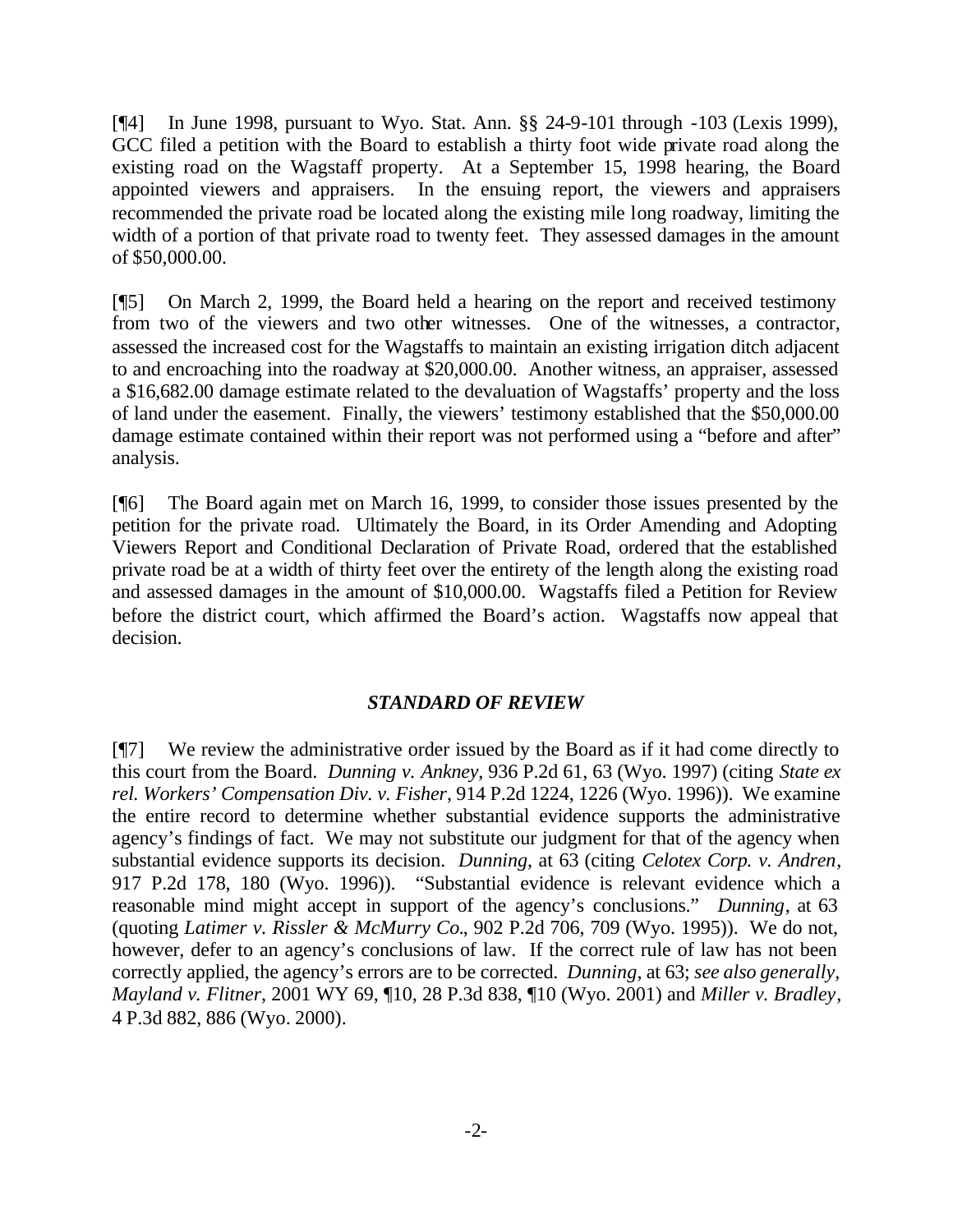#### *DISCUSSION*

#### *Establishment of Private Road*

l

[¶8] Wagstaffs contend that the Board's decision to establish a private road in this case was arbitrary, capricious, an abuse of discretion and otherwise not in accordance with law since GCC's property has an outlet to, and connection with, a public road. The Board received evidence of other possible routes to the Scott's Place property. County Road 150, the "Pape Road," to the east of Scott's place, was deemed not to be a viable option because the Green River lies between Scott's Place and the Pape Road, and there is no existing access without bridging across the river. The only other possible means of access would be from the west and north, which would require traveling an extra 35 miles on State Route 354, County Road 112, and County Road 115, and then traversing an additional 15 miles over dirt tracks across state and BLM property.

[ $\llbracket \phi \rrbracket$  Foundation for our review is found in Wyo. Stat. Ann. § 24-9-101 (Lexis 1999)<sup>1</sup>:

Any person whose land has no outlet to, nor connection with a public road, may apply in writing to the board of county commissioners of his county for a private road leading from his premises to some convenient public road. .. . At the hearing, all parties interested may appear and be heard by the board as to the necessity of the road and all matters pertaining thereto. Upon the hearing of the application, whether the owner or others interested appear or not, if the board finds that the applicant has complied with the law and that the private road is necessary, the board shall appoint three (3) disinterested freeholders and electors of the county, as viewers and appraisers, and shall cause an order to be issued directing them to meet . . . on the proposed road, and view and locate a private road according to the application therefor, and to assess damages to be sustained thereby. .. . The viewers shall then proceed to locate and mark out a private road in accordance with the application or in such other manner and location they deem appropriate . . . . The proposed road shall not exceed thirty (30) feet in width from a certain point on the premises of the applicant to some certain point on the public road, and shall be located so as to do the least possible damage to the lands through which the private road is located. The viewers shall also at the same time assess the damages sustained by the owner over which the road is to be established and make full and true returns, with a plat of the road to the board of county commissioners.

<sup>&</sup>lt;sup>1</sup> We note that the legislature amended this statute in 2000, clarifying the procedures to establish a private road.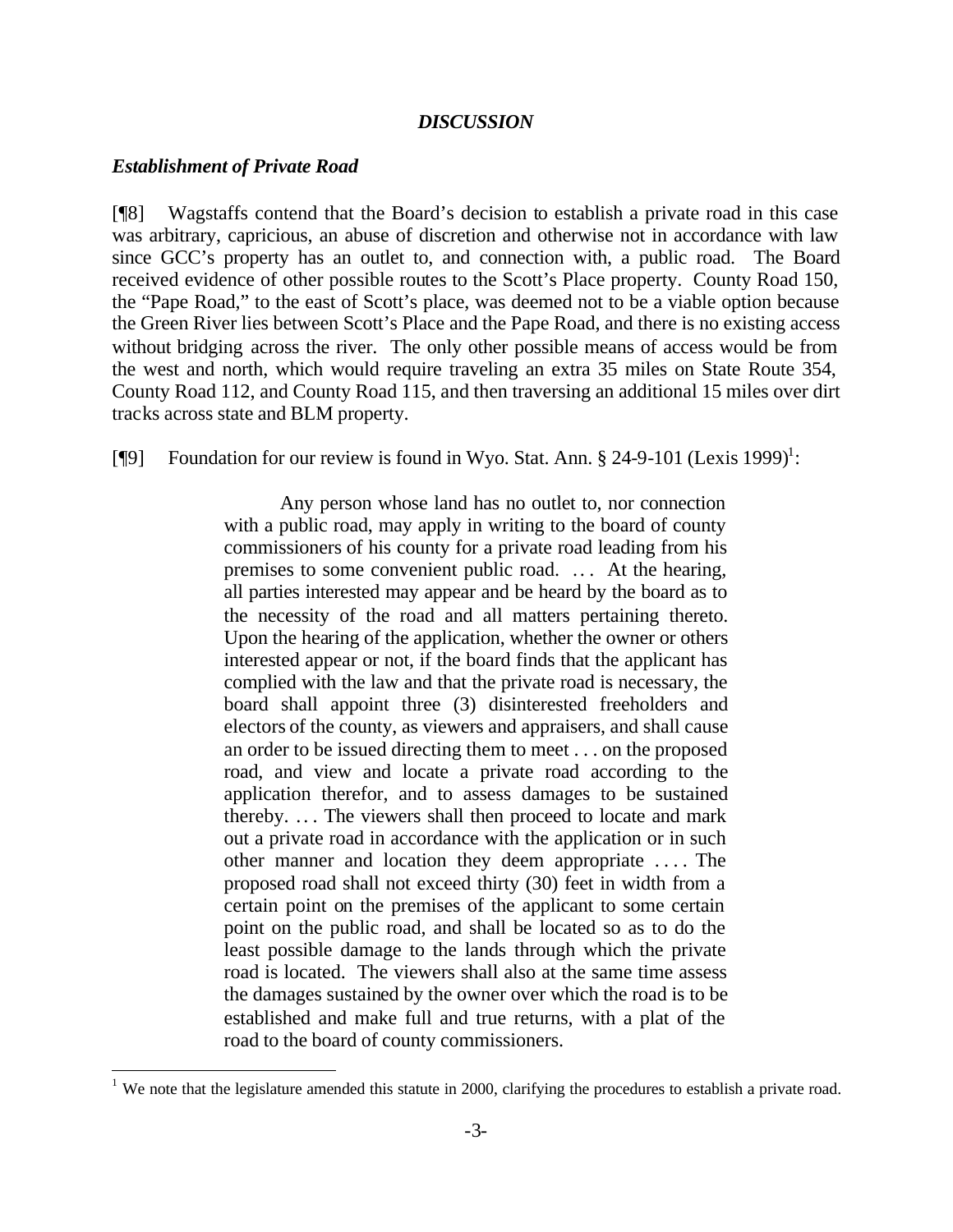# [¶10] We have previously discussed the statutory requirement of "necessity":

We agree with the district judge that the county commissioners' finding that the road was not "necessary" was unsupported by the evidence. The evidence clearly demands the opposite conclusion. We hold that any person whose land is so situated that it has no outlet—no legally enforceable means by which he can gain access—has demonstrated necessity, as a matter of law, without there being a further need to show that he lives on that land or that it is being, or will be, used for some specific purpose nor was it proper to inquire into impact on adjoining owners (other than the owners whose land will be taken), financial interest of applicants, use for hunting, fences and improvements, or whether permissive access had been denied. *In our view, the word "necessary" in the statute refers only to the lack of the type of outlet we have described to a "convenient" public road.*

*Gold v. Board of County Comm'rs of Teton County*, 658 P.2d 690, 694 (Wyo. 1983) (quoting *McGuire v. McGuire*, 608 P.2d 1278, 1286 (Wyo. 1980)); *see also Walton v. Dana*, 609 P.2d 461, 463-64 (Wyo. 1980).

[¶11] Specifically, in *Walton*, at 464, we found in support of our holding that the Danas had met their burden of proof of necessity under the statute:

> There is presently a road connecting the Dana land with U.S. Highway 89 *but they have no enforceable right to its use; so that road, therefore, cannot be considered an outlet. There is no "convenient" way across the grantors' land because of swamps and a canal. The distance to the Muddy String Road of one and one half miles, as compared to a distance of only onequarter of a mile to U.S. Highway 89 is a further measure of convenience.*

(Emphasis added.) We also recognized in *Walton*, as we did in *Snell v. Ruppert*, 541 P.2d 1042 (Wyo. 1975), that Wyo. Stat. Ann. § 24-9-101 offers complete relief to the landowner who has no outlet from his land and that there was no requirement therein that a petitioner for a private road must overcome every obstacle standing in his way, regardless of the expense and impracticability if he has a common law way of necessity which he can claim. Thus, we held that it is not a condition precedent to proceeding under § 24-9-101 that a landlocked owner must first proceed under any common law way of necessity he may have.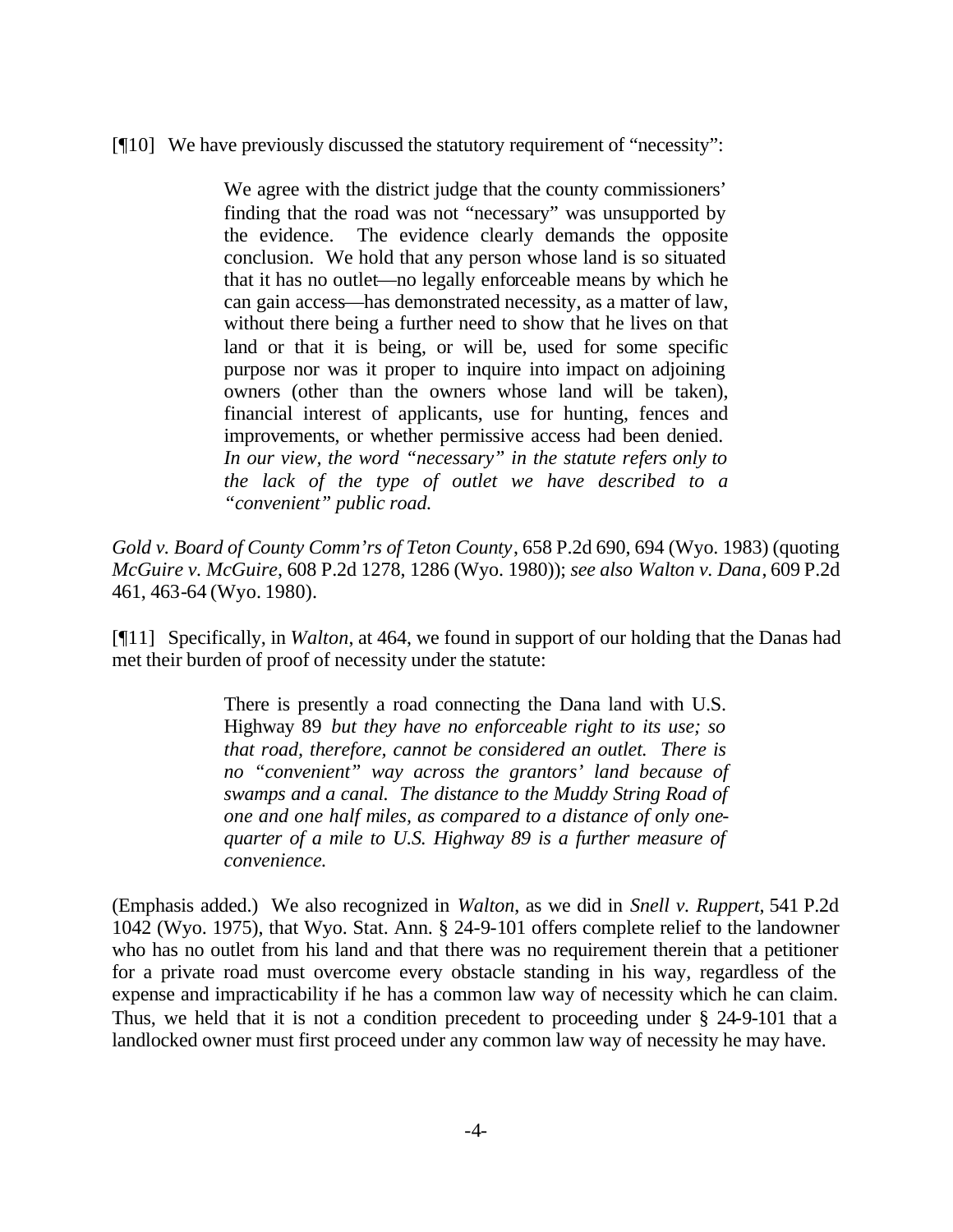[¶12] In *Martens v. Johnson County Bd. of Comm'rs*, 954 P.2d 375, 380 (Wyo. 1998), we clarified:

> In ascertaining the legislative intent from the language of the statute [Wyo. Stat. § 24-9-101], *we have noted that the legislature intended the procedure under the statute to provide in a local forum a readily available, economically affordable, and time efficient method to obtain a means of access to property. McGuire v. McGuire*, 608 P.2d 1278, 1288 (Wyo. 1980). We have also stated that an application for a private road under Wyo. Stat. § 24-9-101 must be brought in good faith, and *that it was the legislature's intent that convenience and reason should prevail in the establishment of roads . . . . Dunning*, 936 P.2d at 64-65; *Lindt v. Murray*, 895 P.2d 459, 462 (Wyo. 1995); *McGuire*, 608 P.2d at 1286. . . . *A landlocked property owner cannot be forced "to choose a wholly illogical, uneconomic, and unproductive road.* [*Dunning*, at 65] (quoting *Ferguson Ranch, Inc. v. Murray*, 811 P.2d 287, 290 (Wyo. 1991)).

(Emphasis added.)

[¶13] Finally, we have explicitly enumerated that there is no requirement in § 24-9-101 that a petitioner for a private road must overcome every obstacle standing in his way, regardless of the expense and impracticability, *Miller v. Bradley*, at 887 (citing *Walton* at 463); s*ee also Mayland v. Flitner*,  $\mathbb{I}26$ , or that a landowner needs initially to proceed under any common law way of necessity he may have. Accordingly, any apparent argument asserted to the contrary by the Wagstaffs lacks merit.

[¶14] Wagstaffs further argue that because GCC has an outlet and connection with a public road across two unimproved dirt tracks extending over State and BLM property, GCC cannot show that its property is landlocked which would necessitate a private road to be established. In a related argument, Wagstaffs also claim that the Board's finding that GCC has no outlet to a convenient road and that the aforementioned unimproved dirt tracks did not constitute "public" roads were made in error as a matter of law. We decline to so hold recognizing there are facts and applicable authority which require a contrary result.

[¶15] In addressing the possible means of access to GCC's property, evidence was received by the Board that a route to the east of that property to County Road 150, known as the "Pape Road" was unfeasible since there was no existing access to the Pape Road and the Green River laid between the GCC property and the Pape Road. Therefore, this route, among other things, would require GCC to built a bridge over the Green River. Additional evidence was presented that the only other possible means of access to Scott's Place would be from the west and north which would require additional travel of 35 miles on State Route 354, County Road 112 and County Road 115 to the other parcel owned by GCC and then traversing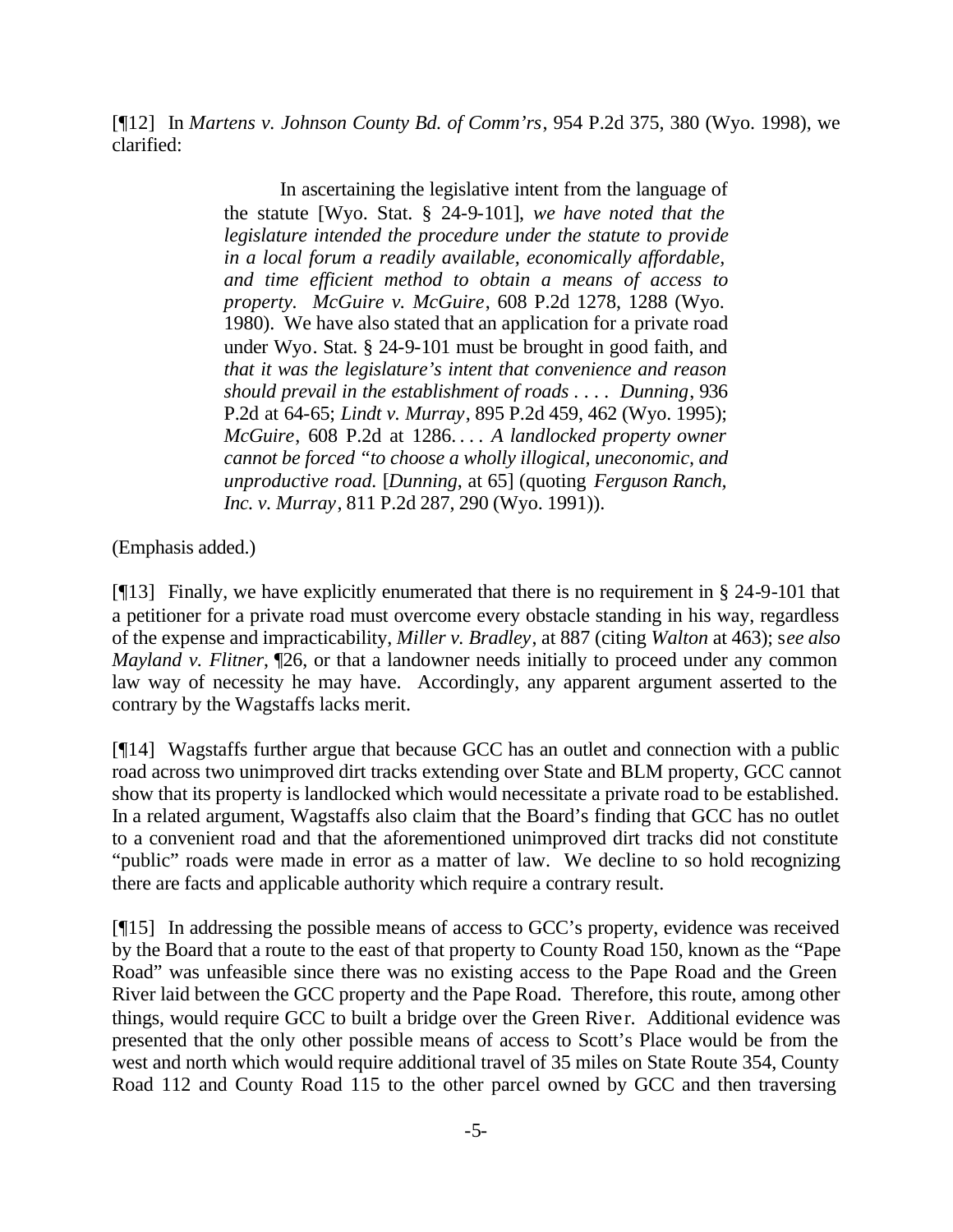several additional miles over dirt tracks across State and BLM property. The evidence revealed that County Road 115, for a distance of approximately 15 miles on this route, was not maintained during the winter months; and the dirt tracks located upon the State and BLM property were not maintained at any time, were solely passable in the summer months at a slow rate of speed, and were only used occasionally by hunters and not the general public.

[¶16] Wagstaffs further argue, relying on the case of *McGuire*, 608 P.2d at 1287-88, that the unimproved dirt tracks on the State and BLM land must be considered public roads which give GCC access to Scott's Place. The affidavit of Edwin R. James, President and Manager of First American Title Insurance Company of Sublette County, who is licensed by the State of Wyoming to issue title insurance, established that upon his review of the applicable land title records, that there was nothing within those records to establish that GCC had a documented right of access to the Scott's Place property. Further, although the title policy issued by First American Title lists this route as an exception, this does not conclusively establish that the route upon the State and BLM land is legally accessible by GCC.

[¶17] We also find that the case of *McGuire* as to its ruling regarding public roads is distinguishable from this case. No evidence was presented to the Board concerning GCC's access via this route other than that mentioned above, whereas in *McGuire*, the evidence disclosed that the public had traversed the BLM road for many years. In addition, a realty specialist from the BLM testified in *McGuire* that any United States citizen may travel existing roads or trails on public land unless specifically closed by the BLM and that the BLM had no present plans to close the road there involved. In this case, no evidence was presented that the public generally has the privilege to traverse the unimproved dirt tracks on the State and BLM land involved.

[¶18] Moreover, even if we were to hold that the unimproved dirt tracks on the State and BLM land constituted public roads, such a determination is not definitive in the analysis that must be made. As stated previously, the legislature in its enactment of § 24-9-101 intended that the term "outlet" be such that it affords the landowner access via a convenient public road and that convenience and reason prevail in the establishment of roads. While Wagstaffs argue that GCC should be required to use the route over the State and BLM unimproved dirt tracks because GCC could file a petition to require the needed maintenance on County Road 115 and the unimproved dirt tracks across the State and BLM property and spend additional monies to improve the State and BLM unimproved dirt tracks so they would be generally passable on a year round basis, requiring GCC to take such acts simply does not fall within the legislature's expressed intention.

[¶19] A clear similarity exists between the facts presented in this case with those presented in *Walton v. Dana*, 609 P.2d at 463-64*.* In *Walton*, this court found it unreasonable, given the legislature's recognized intent under § 24-9-101, to force the Danas to utilize a route to U.S. Highway 89 to which they had no enforceable right to use or to force them to build a road across the grantors' land over swamps and a canal. This court also recognized that the distance to the Muddy String Road of one and a half miles, as compared to the distance of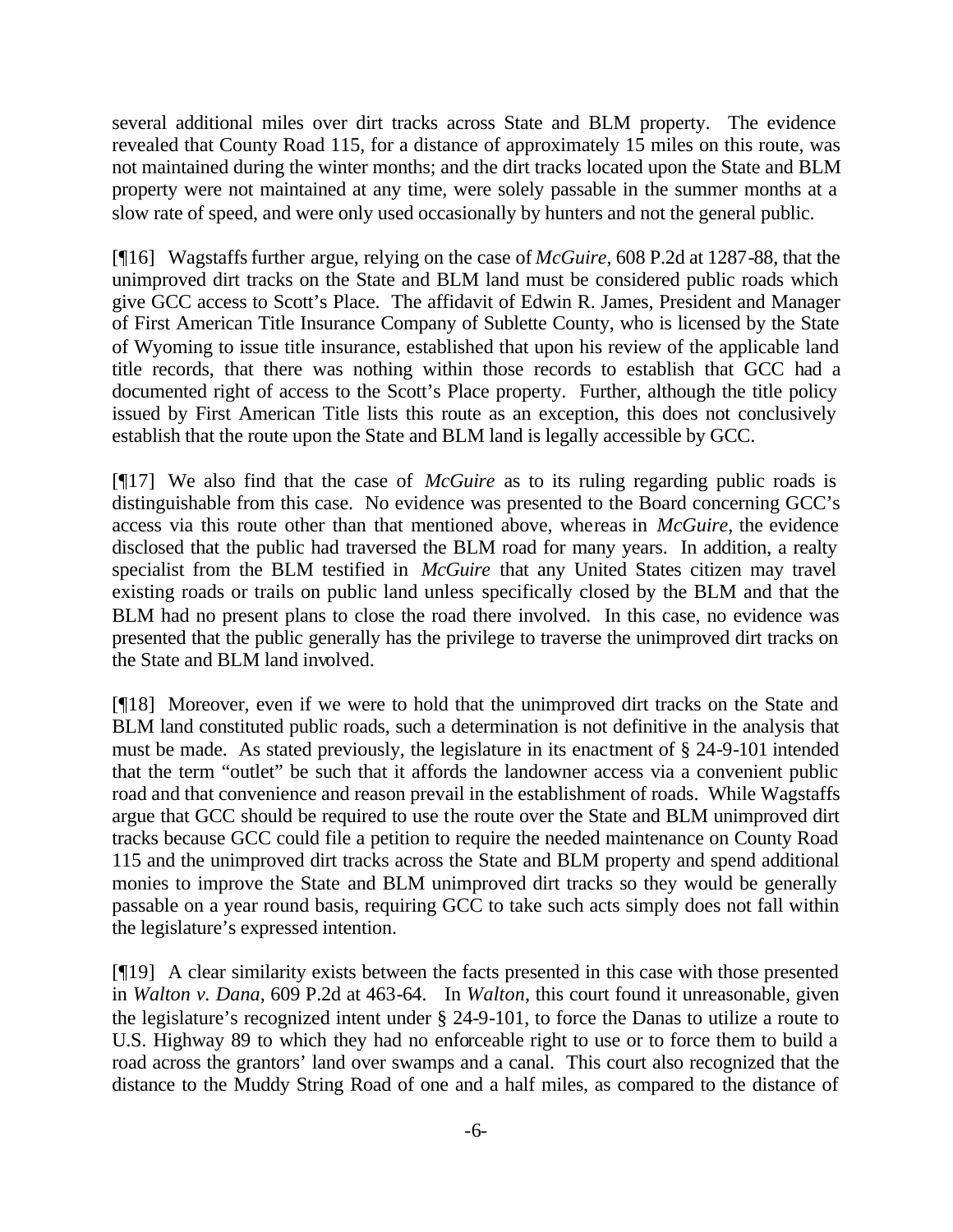only one-quarter of a mile to U.S. Highway 89 was a valid consideration based on convenience. *Id.* 

[¶20] Likewise, we hold that GCC cannot be required to construct a roadway with all the noted difficulties to the "Pape Road" or travel an extended route over State Route 354, County Road 112 and County Road 115 to its other parcel and then traverse several additional miles over unimproved dirt tracks across State and BLM property, a route which may not be legally enforceable, along roads which are not maintained during the winter months and along unimproved dirt tracks which are rarely used by the public.

[¶21] In reviewing appeals from administrative bodies, we cannot substitute our judgment for that of the agency as long as the decision is supported by substantial evidence. Under the present circumstances, the Board's finding of necessity is supported by substantial evidence. We also hold that the Board did not err as a matter of law in finding that GCC has no outlet to a convenient public road and that the unimproved dirt tracks did not constitute "public" roads. $2$ 

# *Width of the Private Road*

l

[¶22] Wagstaffs argue that the Board amendment of the viewers' and appraisers' report as to the road width was arbitrary, capricious, an abuse of discretion, not supported by substantial evidence, and otherwise not in accordance with law.

[¶23] The Board reviewed the report of the viewers and appraisers for a thirty foot wide private road as requested by GCC and authorized in § 24-9-101, which provides that a private road, if established, shall not exceed thirty feet in width from a certain point on the premises of the applicant to some certain point on the public road. That review process is envisioned by Wyo. Stat. Ann. § 24-9-103 (Lexis 1999) and provides in pertinent part:

> The viewers and appraisers so appointed, or a majority of them, shall make a report to the county commissioners at the next regular session, of the private road so located by them, ... and *if the commissioners are satisfied that such report is just,* and after payment by the applicant of all cost of locating such road, and the damages assessed by the viewers, the commissioners shall order such report to be confirmed and

 $2$  Wagstaffs also infer that they were not granted due process by those hearings held before the Board as required by § 24-9-101. To the contrary, the Board afforded Wagstaffs an opportunity to appear before the Board to contest both the taking and the damage awards determined as is explicitly required under the statute. *See Martens v. Johnson County Board of Commissioners* 954 P.2d at 380. Further, the Wagstaffs were notified of the Board's last hearing regarding the involved private road but chose not to attend this hearing.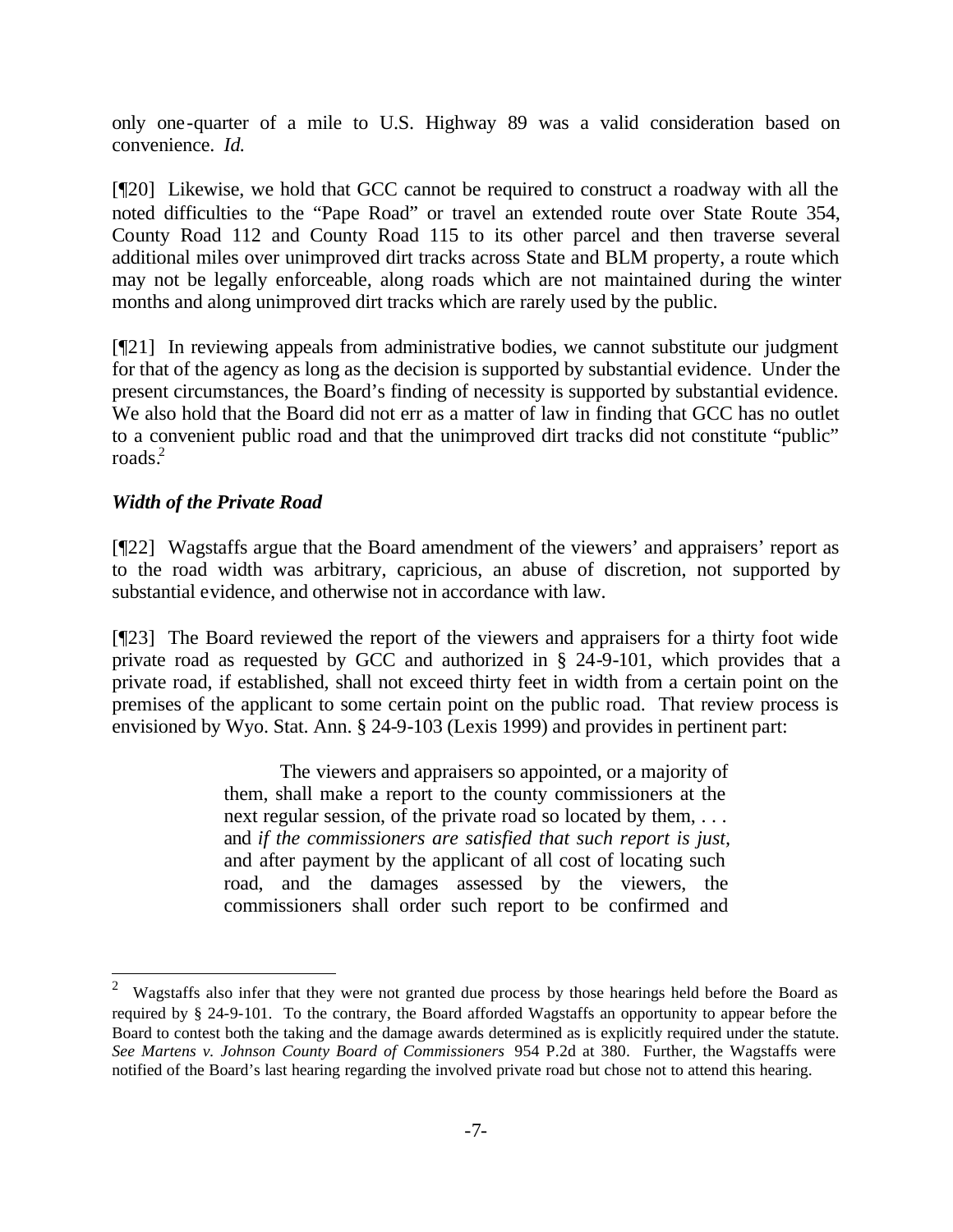declare such road to be a private road, and the same shall be recorded as such.

(Emphasis added.) Additionally, Wyo. Stat. Ann. § 18-3-504 (LexisNexis 2001) provides that each board of county commissioners may make such orders concerning the property of the county as it deems expedient, lay out, alter or discontinue any road running through the county, and perform such other duties as prescribed by law.

[¶24] Finally, in trying to ascertain the intent of the legislature in its adoption of those applicable statutes regarding the establishment of private roads, we are again convinced that the legislature intended the procedure under these statutes to provide in a local forum a readily available, economically affordable, and time efficient method to obtain a means of access to property, and that convenience and reason should prevail in the establishment of roads. *Martens v. Johnson County Bd. of Comm'rs*, 954 P.2d at 380, and those cases cited therein. Accordingly, we hold the Board does have an ability, within its discretion, to modify a viewers' and appraisers' report when considering the establishment of a private road.

[¶25] We also stated in *Carney v. Board of County Comm'rs of Sublette County*, 757 P.2d 556, 560-61 (Wyo. 1988):

> The statutory criterion for selection of a route for a private road is that the viewers and appraisers are to locate route that will "do the least possible damage to the lands through which such private road is located." Section 24-9-101, W.S.1977. *In that regard, the route chosen need not be the most convenient and reasonable route possible, taking into account all possible routes, but it only need be a reasonable and convenient route. McGuire v. McGuire*, Wyo., 608 P.2d 1278 (1980). The statute does not specify those things the viewers and appraisers are to consider other than the "least possible damage" to the property. The legislature has directed, however, that these viewers and appraisers should be three disinterested freeholders and electors of the county, and, presumably, that requirement contemplates that they will be knowledgeable with respect to the local conditions *and will apply that knowledge and their common sense in arriving at a determination.*

(Emphasis added.) It is also inherently reasonable, if not an absolute requirement, that the Board utilize its own knowledge and common sense in complying with its fiduciary duties in its review and ultimate establishment of a private road.

[¶26] In determining that the width of the private road should be at a width of thirty feet over its entire length, the Board initially discussed the necessary width should any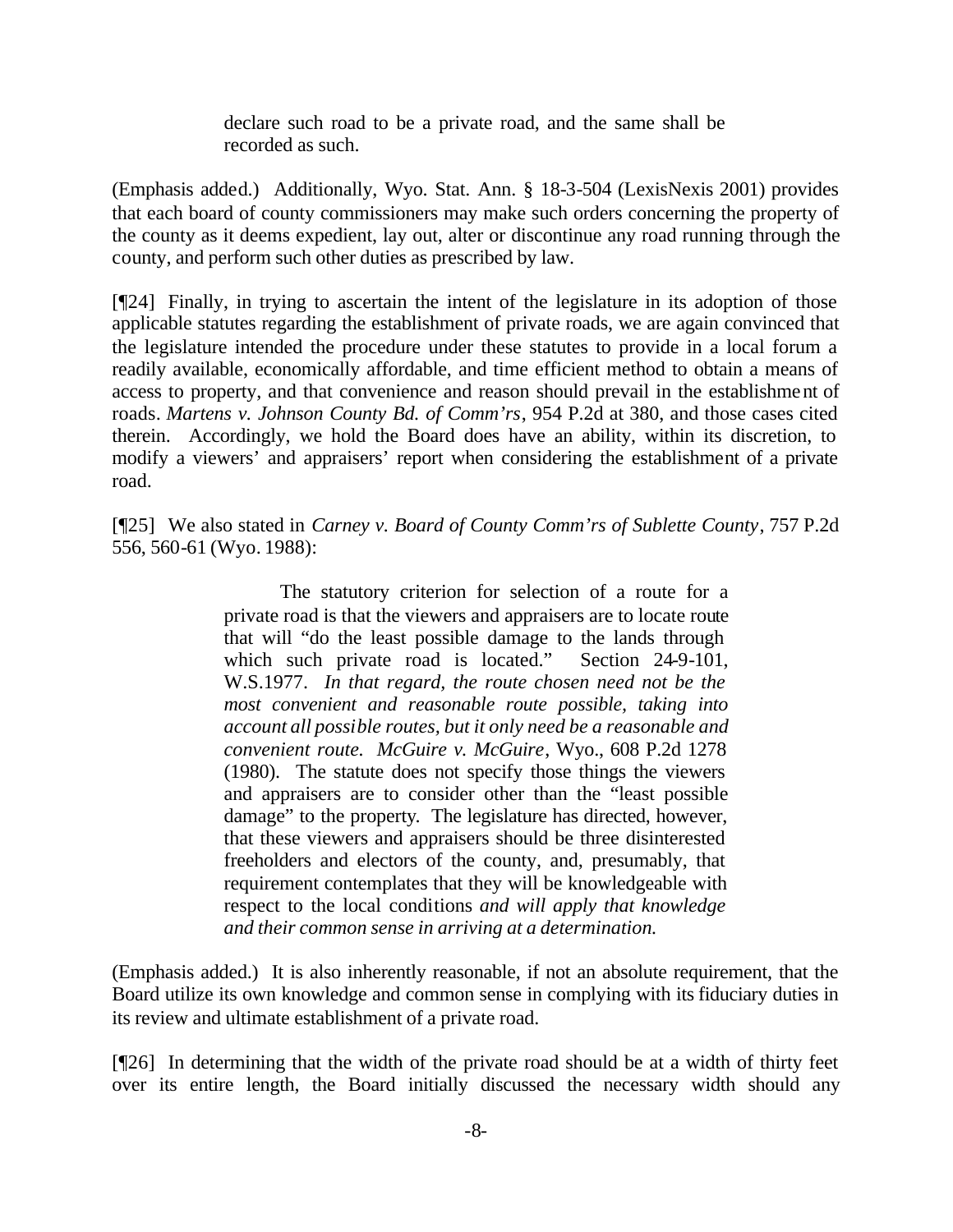subdivision take place in the future. The Board then reviewed in detail the testimony given by the viewers and appraisers as to width and the plat of the private roadway proposed by a state registered professional licensed surveyor admitted into evidence at a hearing before the Board. The surveyor was also asked to comment on his proposed plat and the width of the private road. It was expressly recognized that the plat was reviewed and referred to by the selected viewers and appraisers. Finally, the Board discussed issues which regarded the ditch and a bridge involved and the property line as it concerned the width of the private road.

[¶27] Under the applicable abuse of discretion standard, we determine whether the trial court could reasonably conclude as it did and whether any part of its ruling was arbitrary and capricious. *Thompson v. Board of County Comm'rs of County of Sublette*, 2001 WY 108, ¶7, 34 P.3d 278, ¶7 (Wyo. 2001) (citing *Vaughn v. State*, 962 P.2d 149, 152 (Wyo. 1998)). Upon review of the record, we are not persuaded that the Board abused its discretion or acted in an arbitrary or capricious manner in determining that the width of the private road should be thirty feet in width along its entire length. The Board reviewed the issues and facts before it, yet disagreed with the proposal made by the viewers and appraisers. Sufficient evidence existed as the basis for the Board's ultimate width determination.

# *Assessed Damages*

[¶28] Finally, Wagstaffs assert the Board's \$10,000.00 damage assessment and analysis of damages generally was arbitrary, capricious, an abuse of discretion, not supported by substantial evidence, and otherwise not in accordance with law.

[¶29] The Board held a hearing on the report of the viewers and appraisers. At that time, testimony was elicited from two of the viewers and appraisers and two other witnesses. In particular, a contractor testified concerning his assessment that the increased cost for the Wagstaffs to maintain an adjacent irrigation ditch amounted to \$20,000.00. Another witness, an appraiser, assessed a \$16,682.00 damage estimate related to the devaluation of the Wagstaffs' property and the loss of land under the easement. Additionally, the viewers' and appraisers' testimony clearly established that the \$50,000.00 damage estimate contained within their report was not performed using a "before and after" analysis. Thereafter, the Board in its Order Amending and Adopting Viewers Report and Conditional Declaration of Private Road assessed damages in the amount of \$10,000. The Board, however, did not specifically give any basis for its reduction of damages.

[¶30] Wyo. Stat. Ann. § 24-9-101 (Lexis 1999) provides, in applicable part:

Upon the hearing of the application, whether the owner or others interested appear or not, if the board finds that the applicant has complied with the law and that the private road is necessary, the board shall appoint three (3) disinterested freeholders and electors of the county, as viewers and appraisers, and shall cause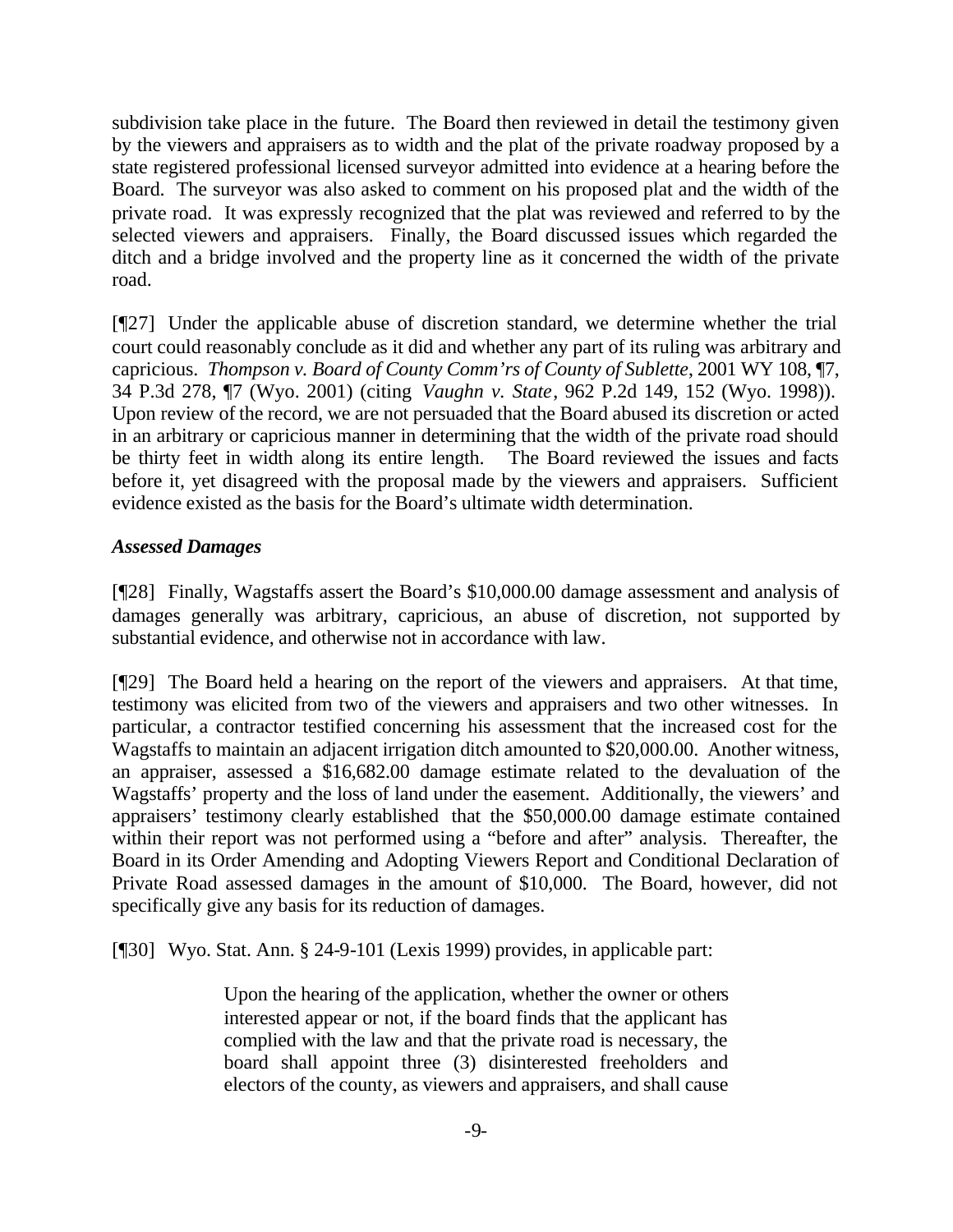an order to be issued directing them to meet . . . on the proposed road, and view and locate a private road according to the application therefor, and to assess damages to be sustained thereby. . . . The viewers shall . . . assess the damages sustained by the owner over which the road is to be established and make full and true returns, with a plat of the road to the board of county commissioners.

Wyo. Stat. § 24-9-103 (Lexis 1999), further states:

The viewers and appraisers so appointed, or a majority of them, shall make a report to the county commissioners at the next regular session, of the private road so located by them, and also the amount of damages, if any, assessed by them, and the person or persons entitled to such damages, and if the commissioners are satisfied that such report is just, and after payment by the applicant of all cost of locating such road, and the damages assessed by the viewers, the commissioners shall order such report to be confirmed and declare such road to be a private road, and the same shall be recorded as such.

[¶31] We have had occasion previously to address the issue of establishing damages as it relates to applications for a private road under §§ 24-9-101 *et seq.* In *Lindt v. Murray*, 895 P.2d 459, 463 (Wyo. 1995), we stated:

> The Lindts claim the damage award is improper. It is evident from the proceedings before the Board that the directions given the Board by the district court in its remand order were not observed or understood. Therefore, we remand to the district court with directions that the district court remand to the Board and the Board reassemble the viewers and appraisers, or if necessary a different body of viewers and appraisers, and those viewers and appraisers assess damages as follows: (1) determine the value of the entirety of the Lindts' affected land before the private road was established; then, (2) determine the value of the Lindts' remaining land after the private road is in place; (3) subtract the "after" value from the "before" value, which then equals the damages due the Lindts. *Coronado Oil Co. v. Grieves*, 642 P.2d 423, 433 (Wyo. 1982); and *see generally Mettee v. Kemp*, 236 Kan. 781, 696 P.2d 947, 949 (1985) (discussing Kansas statute which enumerates factors which may be considered in the "before-after" analysis).

*See also Mayland v. Flitner*, 2001 WY 69, ¶¶35-39 and *Miller v. Bradley* at 888- 89.